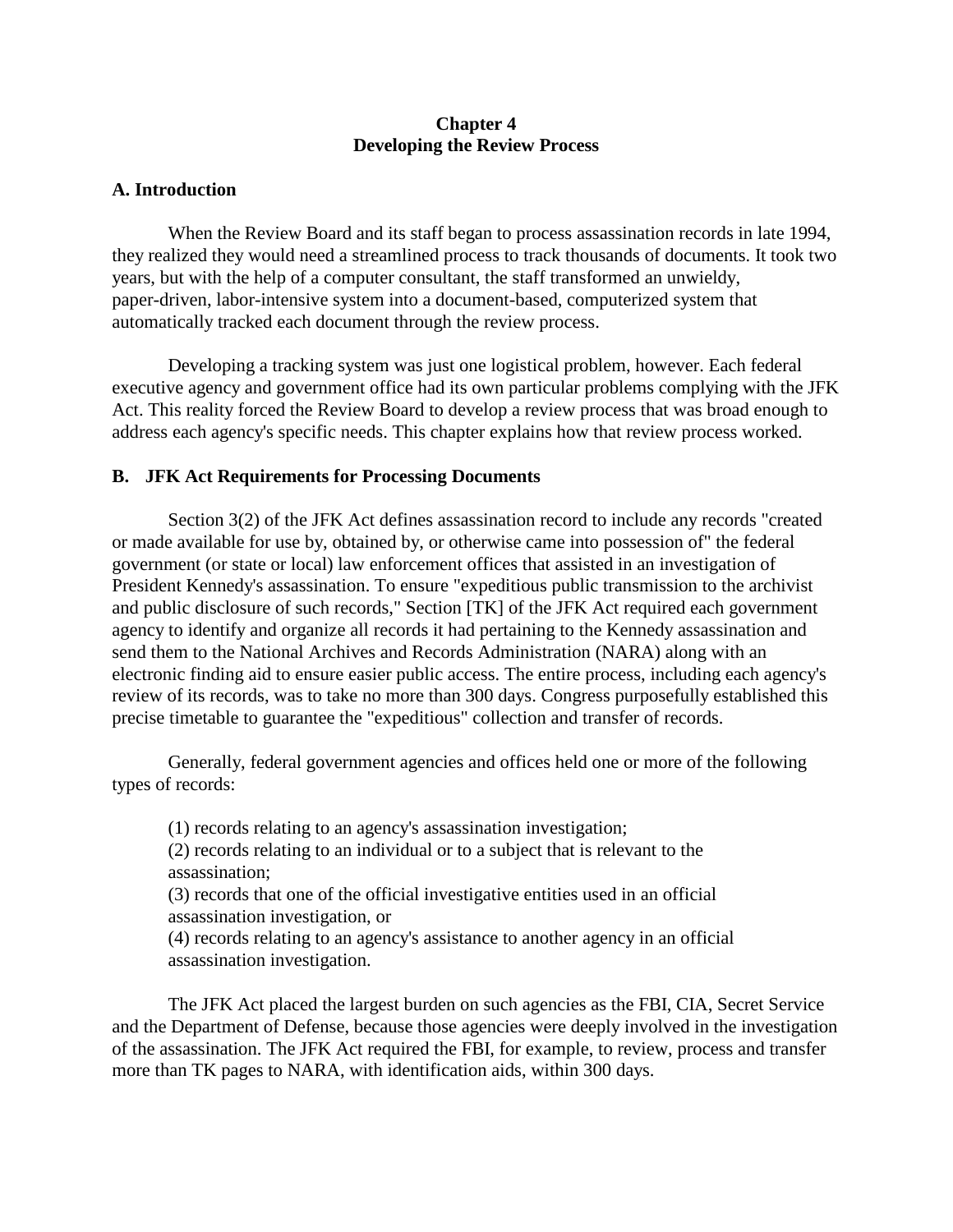NARA, of course, also was affected by Congress' passage of the JFK Act. On August 23, 1993, NARA officially opened its JFK Collection as Congress mandated -- 300 days after Congress passed the act. Congress had wanted the JFK Collection to include all federal government records concerning the assassination, with the exception of those very few records that it believed the Review Board would need to review. On that day, the JFK Collection did include some records from the Warren Commission, the House Select Committee on Assassinations, the Secret Service, the Securities and Exchange Commission, the U.S. Informat[i](#page-9-0)on Agency, and Justice Department's Criminal, Civil and Civil Rights Divisions.<sup>i</sup>

Even if all of the agencies had identified and reviewed every assassination record, the JFK Act required them to create an electronic identification aid for each assassination record. Congress believed this identification system would allow NARA to build a central directory of identification aids, making it easier for the public to access every assassination record in the JFK Collection.<sup>[ii](#page-9-1)</sup> Unfortunately, it also slowed down the process.<sup>[iii](#page-9-2)</sup>

NARA provided each agency with the computer software to create its identification aids. NARA wanted each assassination record to bear a unique identification number (as well as other document-specific information, such as the date, number of pages, originator, recipient, subjects, etc.). This unique number has 13 digits divided into three parts. The first 3 digits identify the agency (all CIA records begin with "104"), the middle five digits identify the floppy disk number on which the agency created the identification aid, and the last five digits identify the particular record on the agency's floppy disk.

**Kevin: both Elliott and Kermit were confused by the "alien to conventional archival practice." I know what you mean, but if you are going to say it, you need to have a paragraph that explains what conventional archival practice is. Actually, I think it is worth saying -- and explaining -- but I'm no archivist. Elliott commented that the paragraph does not hold together, the 2nd sentence is a non-sequitor, and he said section B does not address postponement issue.**

Tracking a large collection of records such as the JFK Collection is alien to conventional archival practice. However, to ensure accountability for every postponement claimed by the executive agencies, Congress required that the agencies, the Review Board, and NARA track the documents on a postponement-by-postponement basis.

#### **C. Basic Elements of the Review Process**

The JFK Act was a novel approach to government declassification, and the Review Board wanted the process to reflect the fact that five American citizens would judge whether government secrets should continue to remain hidden. The Review Board decided at its earliest meetings that it would meet often and make decisions on a document-by-document basis, rather than on an issue-by-issue basis. In other words, rather than immediately making "Review Board policy" on postponements relating to protecting the privacy of individuals, the Review Board chose to review every privacy postponement claimed by an agency. The Review Board believed that its cautious approach would fulfill the JFK Act's objective -- to instill public confidence that all information that could be released would be released. The detailed review also allowed the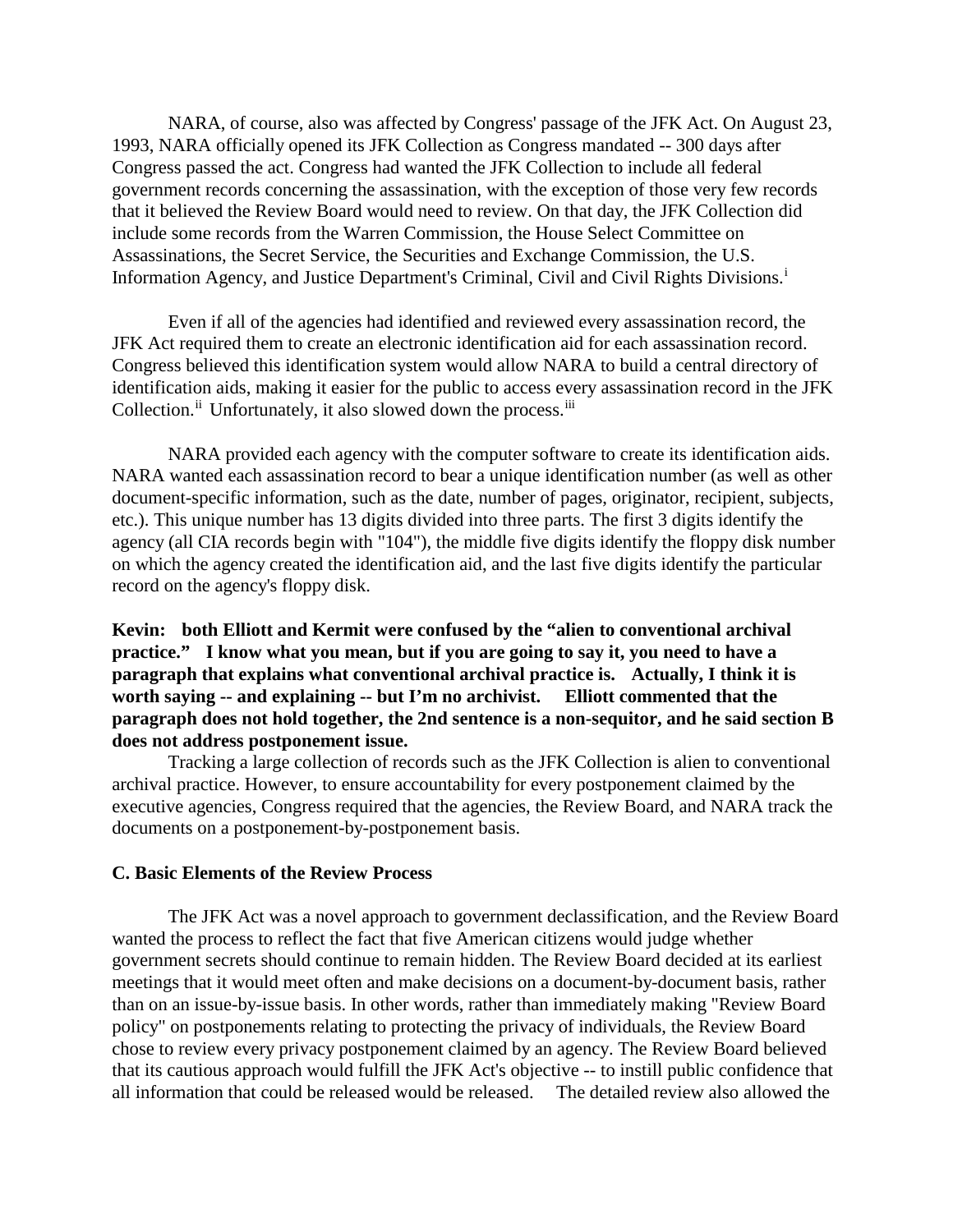Board to educate itself about the information in the record, something that could not be done except on a document-by-document basis.

As part of its document-by-document review, the Review Board required agencies to provide specific evidence supporting their postponement claims -- as the JFK Act requires. (The JFK Act requires release of all information in assassination records in the year 2017, 25 years after the passage of the act, so the Review Board employs the term "postponed" to mean "redacted until the year 2017.") By reviewing and evaluating every postponement at its earliest meetings, the Review Board developed a full understanding of the issues and of the types of evidence the agencies would provide. Once the Review Board became comfortable with the issues and with the quality of agency evidence, it could delegate more authority to the staff to present recommendations for full Board action.

The Review Board staff realized its review system would need the following elements:

First, the federal agency would review its records and tell the Review Board the location of its proposed postponements.

Second, the Board staff would then review the record and recommend that the Review Board either sustain or overrule the agency's request for postponement.

Third, after making its recommendation, the staff would schedule the document for the Review Board's next meeting. To issue its *Federal Register* notices in a timely way -- as the JFK Act requires -- the staff tracked the document number, the agency's request for postponements within the document, and the staff's recommendation before the Review Board voted on the record.

Once the Review Board voted on the record, the Review Board staff could notify the agency of its determination, publish the Review Board vote in the *Federal Register*, and transmit the record to NARA, unless the agency requested the Review Board to reconsider its decision.

In the summer and fall of 1995, the Review Board staff developed database systems for reviewing assassination records and tracking Review Board votes. The system allowed the staff to review any assassination record, regardless of its originating agency. The staff, with the help of a computer consultant, designed its primary tracking system, called "Review Track," to resemble NARA's electronic identification aid database.

Given that the JFK Act required the Review Board to publish all board votes in the *Federal Register*, the staff designed the Review Track database to be able to generate *Federal Register* notices.

### **D. Electronic Identification Aids**

NARA's electronic identification aid database system has its flaws, although these do not lie in faulty computer programming. Instead, the JFK Act's well-intentioned requirements that the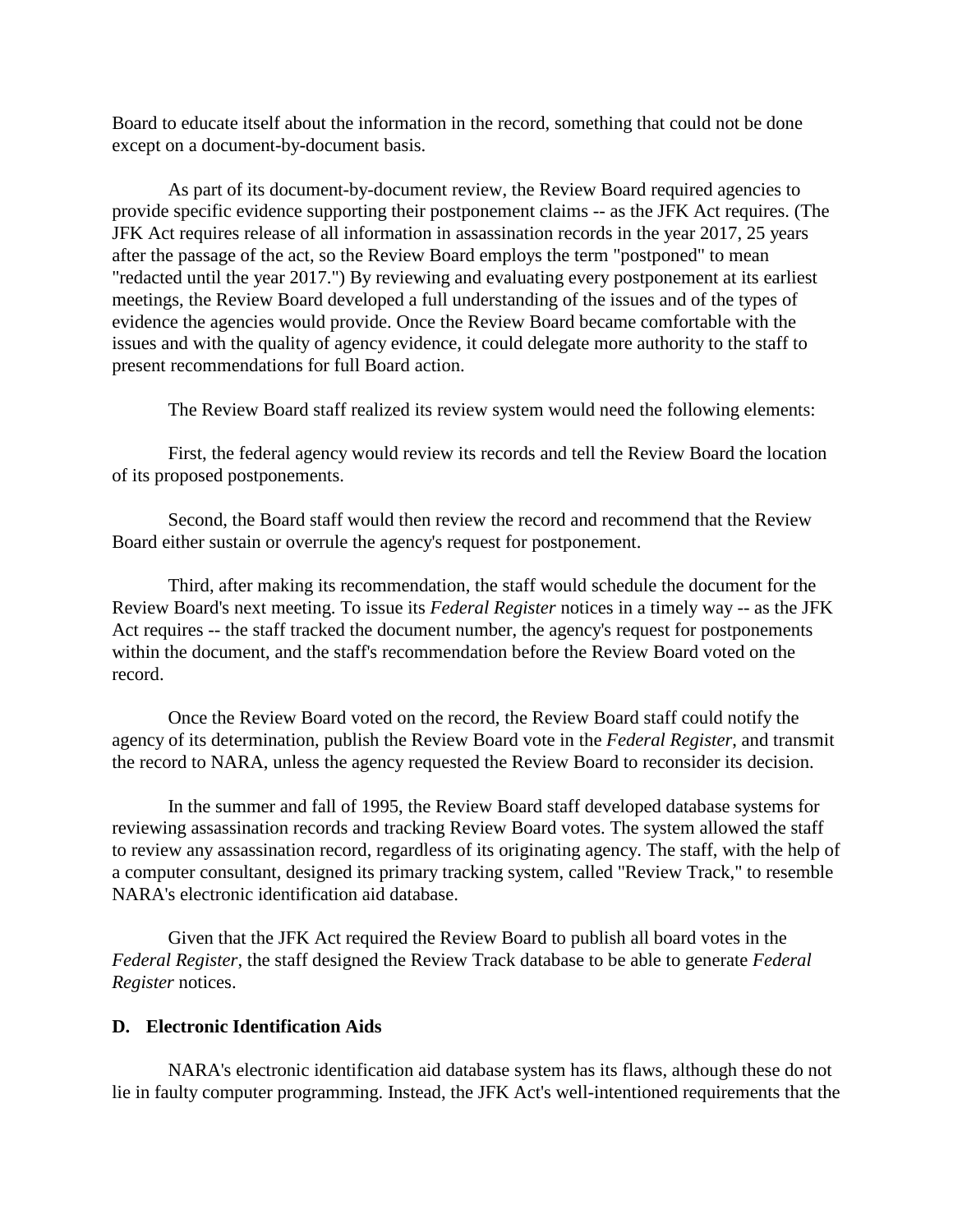Review Board track documents on a postponement-by-postponement basis was, at times, the "tail that wagged the dog." Further, it is not clear that the best way to create an accessible, easy-to-use JFK Collection was to require agencies to attach a separate piece of paper to each record they processed. Because of these and other problems, the Review Board urges Congress to think twice before including the type of "electronic identification aid" language that exists in the JFK Act in future records management legislation.

Additionally, the JFK Act is vague about the what the identification aids and the collection's electronic records system should look like.

In compliance with sections  $5(d)(1)(A)$  and (B) of the JFK Act, NARA created its database system and loaded it onto 5-inch floppy disks, which were, in 1992, the basic medium of all government computer systems. NARA hoped that any government office could load data from the disk onto a computer, produce electronic identification aids to accompany its assassination records, and then send the same disks back to NARA. The archives then would integrate the disks into the main database for the JFK Collection.

Despite the predictable problems, such as agencies' lack of appropriate computer equipment, or, more often, agencies' lack of employees to enter the data, most government agencies managed to create electronic identification aids.

The Review Board secured copies of all available disks from NARA and installed agency-specific databases on its computer network. Every Review Board staff member had access to these databases, while the disks served as a foundation for the Review Board's computer consultant to build the Review Track database.

The Review Board and the federal agencies quickly learned creating electronic identification aids and keeping databases updated was a time-consuming, confusing and cumbersome process. Usually the originating agency would create its electronic identification forms on NARA's floppy disks. But in some cases the originating agencies -- primarily the Army and the Joint Chiefs of Staff -- were so perplexed by the electronic identification aid process that Review Board staff simply agreed to create the electronic identification aids for them.

# **As to above paragraph, Kermit says, "key" and suggests we provide an example.**

The agencies typically created electronic identification aids during their initial review of records. Ideally, the agencies would have described the record on the identification aid, filled up their disks, and sent the disks on to NARA without modification. But, because the electronic identification aids contained information relating to the Review Board's actions -- or votes -- on the records, the agencies and the Review Board were constantly modifying and updating the data on the disks.

A number of problems plagued the creation of the NARA electric identification aid database. Generating an identification aid for each record placed a heavy burden on NARA and on every Agency that reviewed records under the JFK Act. Resources that the Review Board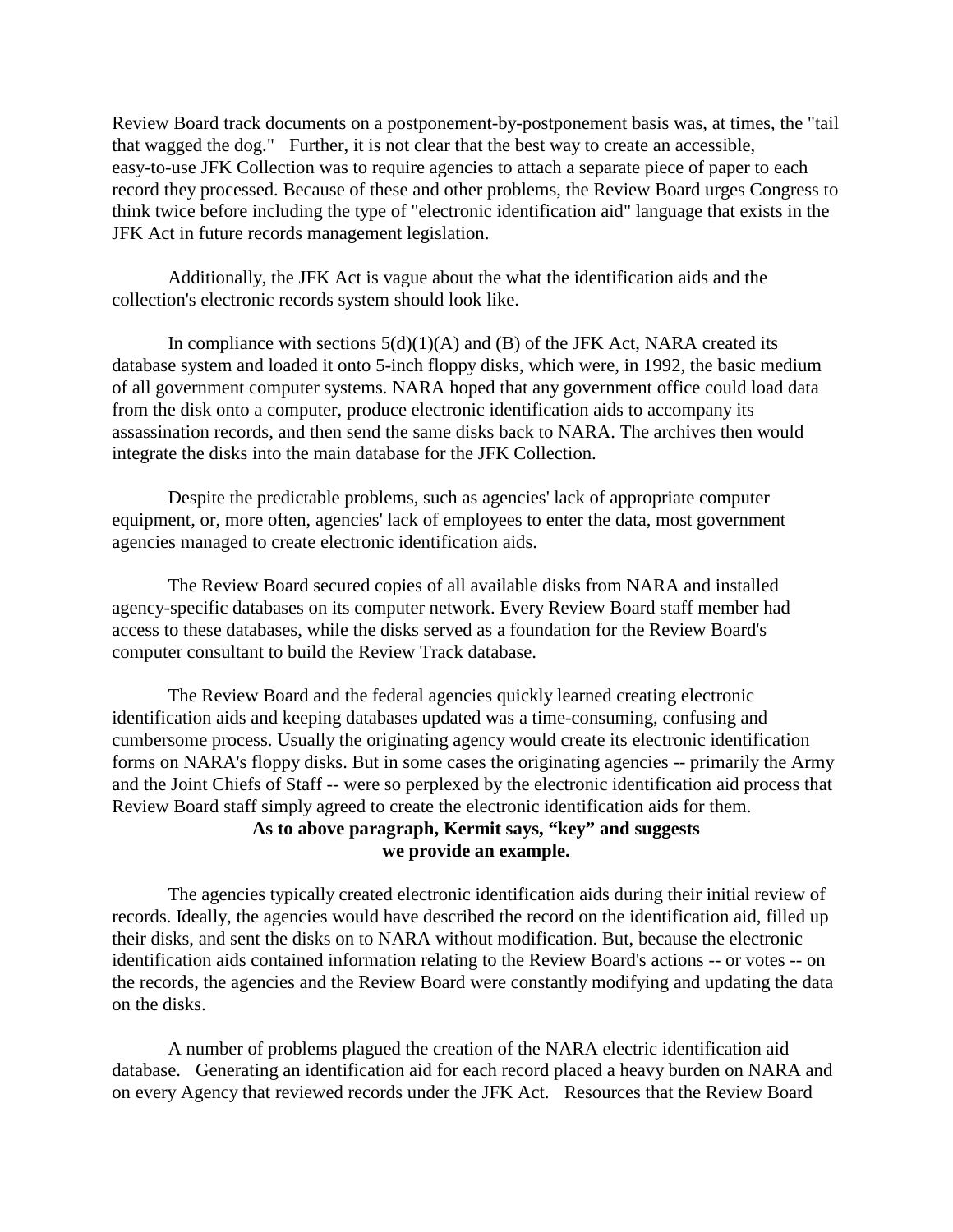and the agencies allocated to electronic identification aid production were resources that agencies could have applied to review and release of records. The information included on the RIF was often sketchy since indexers who created the forms were not always the individuals most knowledgeable on the subjects. Thus, the databases do not always provide completely accurate or complete search results.

The JFK databases did, however, open information on the records in the JFK collection to the public, especially when NARA made the databases available on the internet. Those identification aids furnished useful information to researchers and facilitated the page-by-page review that the Review Board adopted.

The Review Board recommends that any future decisions concerning the indexing of records take into account the problems and the benefits of creating separate identification aids or individual records. Much of the information that agencies provided on the identification aids might have been more useful to researchers if it had been indexed according to folder, rather than to individuals documents.

#### **E. Tracking the Review of Assassination Records**

#### **1. Review Track Database**

As noted above, the Review Track database is a modified NARA electronic identification aid database that Review Board staff used to process assassination records. The Review Track system evolved out of the Review Board staff's early handwritten review, and it continued to evolve as the board and its staff streamlined the review process to meet the increasing volume of documents agencies could process.

The CIA, FBI and NARA had identified large numbers of assassination records. Each of these three agencies established JFK Act task forces and, due to the deadlines imposed by the JFK Act, developed units to process records that the JFK Act covered before the Review Board staff existed. The agencies had internal models for addressing large declassification projects, including the Freedom of Information act (FOIA) model and the model the agencies use to implement executive orders related to declassification. Congress, however, had expressly rejected both the FOIA and the executive order models in its passage of the JFK Act.

Knowing that agencies had processed records differently, the Review Track had to accommodate a number of variations in the electronic identification aids. Some agencies had released redacted assassination records to NARA without submitting the records to the Review Board for a vote. Other agencies had initially, but not completely, reviewed records, but had given the records unique identifying numbers, anyway. Still other agencies had created electronic identification numbers for records that the agency did not believe were assassination-related, and which the Review Board agreed were not related. Clearly, had the Review Board existed when the agencies began to review their records, some of the time-consuming computer glitches may have been avoided.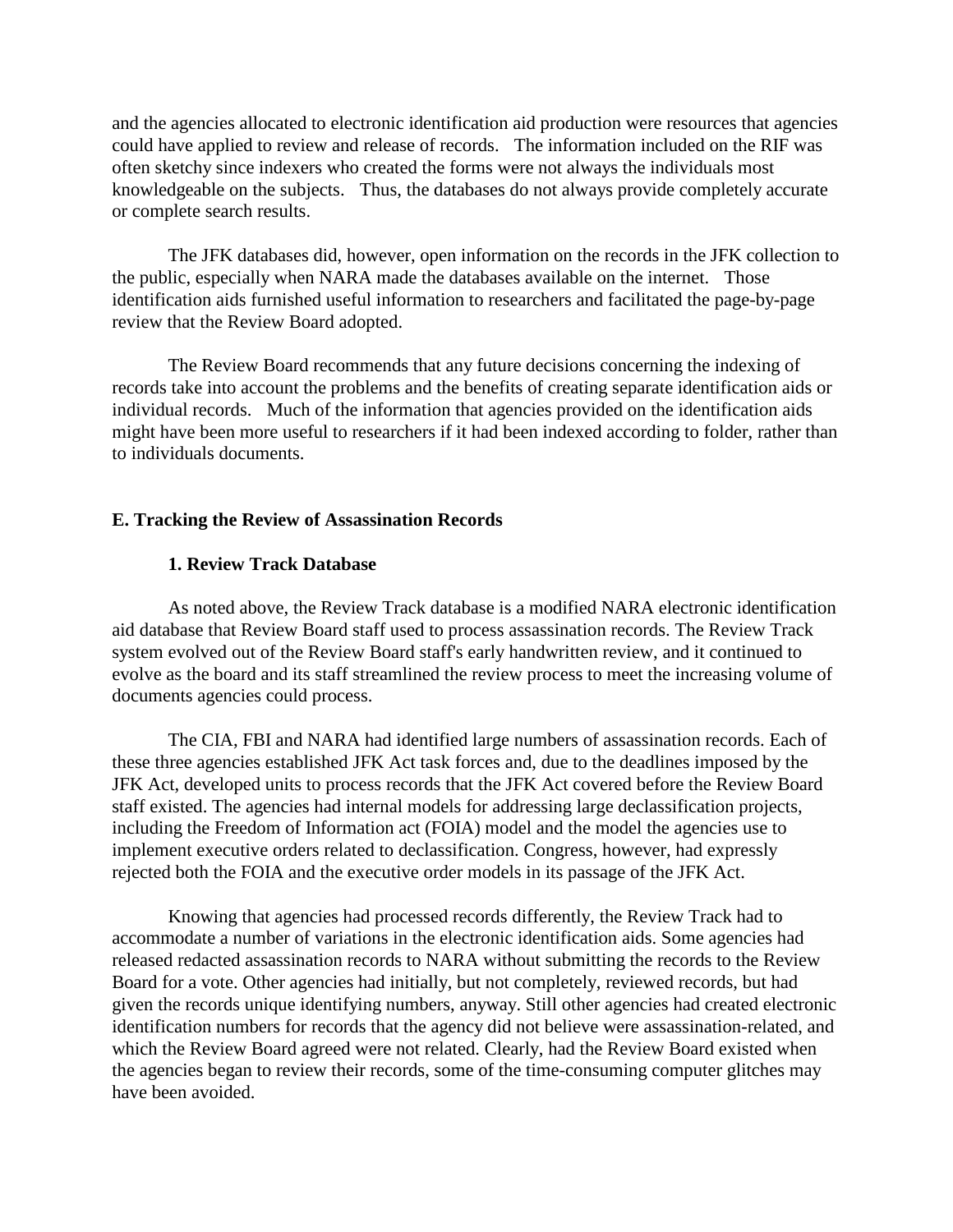Even so, the Review Board staff generally received from the agencies electronic identification aids indicating that the agency had performed its duties under the JFK Act. The Review Board staff then reviewed the document using Review Track. The staff copied the agency's electronic identification aid from a disk, and evaluated each claimed postponement according to the Review Board's guidelines.

The following chapter discusses the Review Board's guidelines in great detail. In general terms, once the board became comfortable enough with a particular issue, it would grant the staff decisionmaking authority over it. The board called these issues "green" issues.

If analysts were unsure of the board's position on a specific postponement, they labeled the record "yellow" and put it on the agenda for the next board meeting. Similarly, if analysts did not know the board's position on a type of postponement, they would designate the record a "red" document, and put it on the next board meeting agenda. The staff also labeled a record red if it contained information the board usually agreed to postpone but the staff believed should be released.

The distinction between red and yellow records was never completely clear, but over time -- as the staff and the agencies came to better understand what the board wanted -- the staff identified fewer and fewer items for discussion. When the number of documents the Review Board processed increased dramatically through 1996 and 1997, the number of red documents decreased while green records dominated meetings.

#### **2. Fast Track Database**

The Review Board's meetings in 1995 and 1996 focused on the core assassination records, such as files regarding Lee Harvey Oswald, Jack Ruby, the Warren Commission investigation, and the assassination investigations conducted by the agencies themselves. The Review Board applied the strictest scrutiny to claimed postponements in these files, which set the tone for the release of all remaining assassination records.

After the Review Board finished reviewing the bulk of the core files, it turned its attention to the thousands of pages of less relevant, but still important, files. Because of time constraints, the board decided to pare down the review process for these documents. Specifically, the board modified Review Track, calling the new system "Fast Track."

Where Review Track required analysts to enter large amounts of data into the computer concerning each record, Fast Track required analysts and administrative staff to enter only the unique identifying number and the number of claimed postponements. Board analysts and their agency counterparts documented their review of the documents on the actual documents. For example, a Review Board analyst and an FBI analyst would sit down with an assassination record, apply the board's standards of whether to release or postpone the information at issue, initial the document, and move on to the next record. This significant revision in the Review process allowed analysts to spend less time entering data and more time with the assassination records themselves.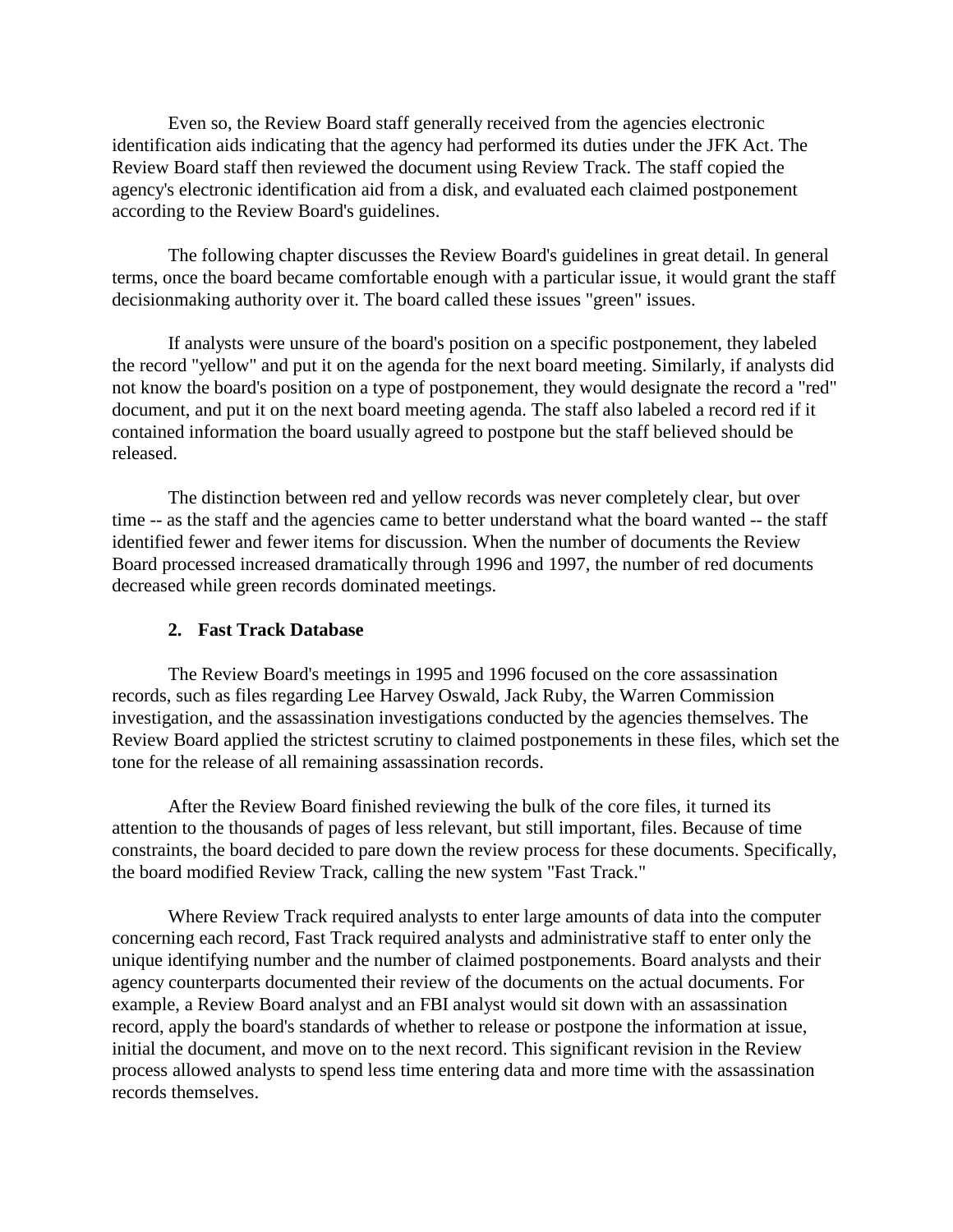The Review Board also developed uniform substitute language codes so that the analyst could jot the code directly onto the record, either in the margin or above the redaction.

Following the on-the-document review by a board analyst, the analyst or a board administrative staff member would enter the record identification number and the number of postponements into the Fast Track database. Then the staff would present all of its green records to the Review Board at its next meeting and ask the board to accept the staff recommendations.

## **Kermit asks: "do we need to address the way te Board voted? What the rules were?"**

### **F. Consent Releases**

### [THIS NEXT PARAGRAPH WAS A SERIES OF NONSEQUITORS. I TRIED TO FIX IT.]

Once the Review Board established its voting patterns, the agencies realized it would be more efficient to release records on their own rather than provide records and wait for the board to take action. Most [MANY? SOME?] of the agencies involved ultimately released a large number of assassination records in full because of they knew how the board would vote. When agencies released records before the board ruled on them, the board called the release a "consent release."

Most of the consent release documents had electronic identification aids and were in the Review Board's tracking system. The board created a separate database for these records, which allowed the board to determine how many agency records were released. Every agency that possessed assassination records released at least some of its records as consent releases. In fact, most of the documents released under the JFK Act were consent releases.

### **G. Miscellaneous Bottlenecks and Problems in the Review Process**

## **1. Duplicates**

Nearly every assassination record appears at least twice in the JFK Collection. In some cases, the originating agency had two or more copies of its own record. In other cases, two or more agencies possessed copies of the same record. The Review Board's challenge, therefore, was to attempt to ensure that it processed all copies of the same document in the same way.

#### [THIS NEXT GRAPH WAS UNCLEAR. I TRIED TO REWRITE IT.]

Where possible, the Review Board and the originating agencies used information from the electronic identification aids to identify duplicates prior to the board's review of the record. For example, the FBI indexed its records so that it could keep track of all duplicates of a particular record. The agency also listed the record numbers of all duplicate copies on the electronic identification aid.

Other agencies were not as organized as the FBI. When processing CIA records, the board staff often encountered more than a dozen copies of records. Because the CIA has decentralized files, neither the agency nor the Review Board could determine where duplicates of particular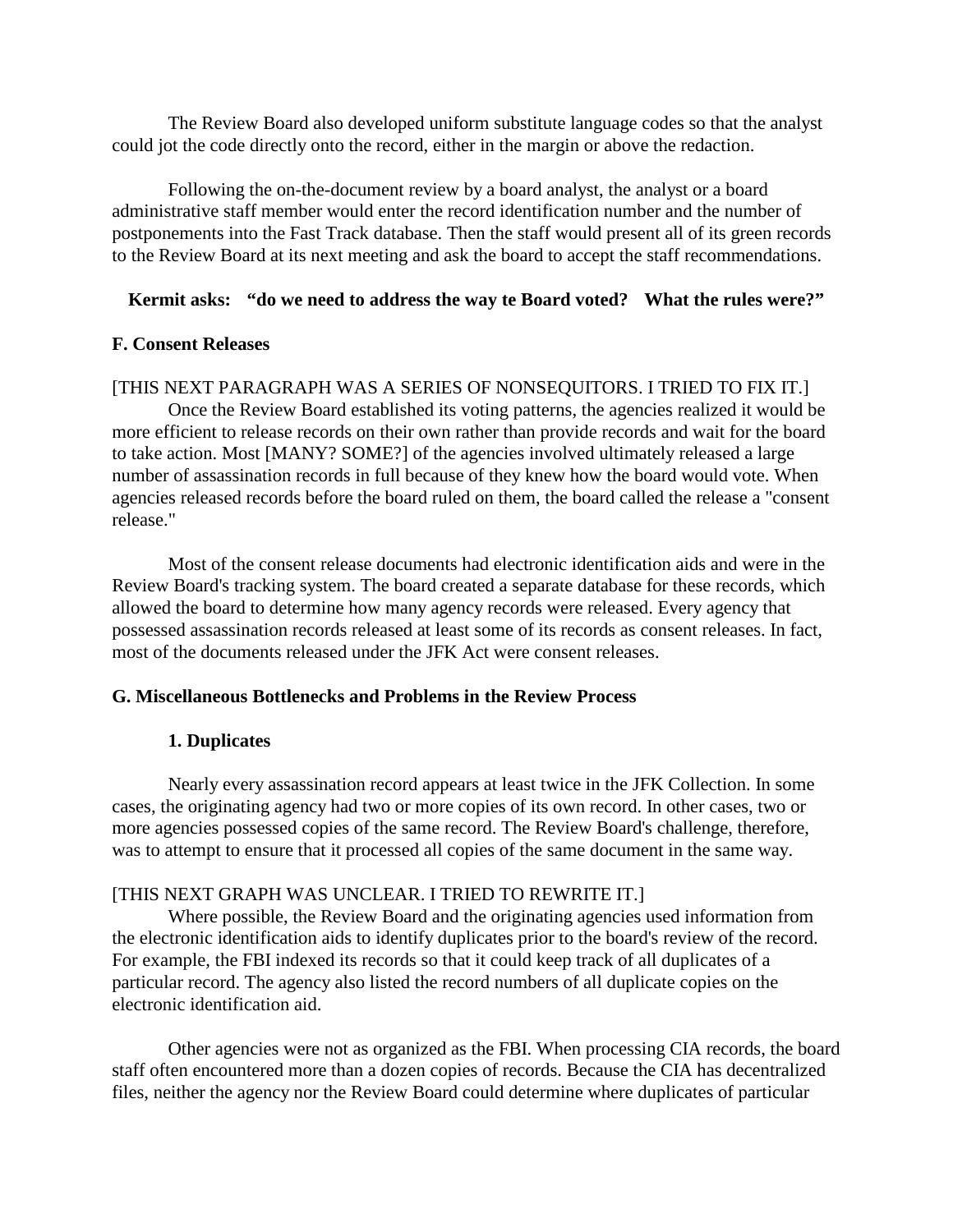records might be.

Since CIA files do contain so many duplicate records, the board and the agency ultimately agreed that, once the board had voted on postponements in one copy of a record, the CIA would have to assume primary responsibility for processing duplicates to match the first copy. The CIA identified the duplicates in a re-review of the [JFK?] Collection, and the board staff made sure the records the agency identified as duplicates were in fact duplicates. The CIA has agreed to transfer all duplicates to NARA by September 1999.

# **2. Referrals**

When one agency uses another agency's information in creating a record, the other agency's information is called an "equity." Understandably, agencies try not to release other agencies' equities without first consulting with them. The process by which the agency that possesses the record consults with the agency whose equities are present in the record is called the "referral" process.

In processing government records for release under the terms of the FOIA or under the terms of the executive orders governing declassification, agencies:

(1) identify other agency's equities in their records;

(2) send to the other agency a copy of the record that contains that agency's equity; and (3) wait patiently -- sometimes for years -- for the other agency to process its equity in the record and return the record.

Only after the other agency returns the record to the referring agency does the referring agency begin to process the record to protect its own information. For example, if the CIA provided the FBI with information about Lee Harvey Oswald's activities in Mexico City in 1963, the FBI would report, in its own document, the information that CIA provided to the FBI. When the FBI evalutes this record for release, the first thing it does is send the record to CIA, requesting the CIA to evaluate whether CIA information in the record can be released. CIA evaluates its information and eventually returns the record to the FBI. Only then does the FBI begin to evaluate whether it can release the FBI information in the record.

The agencies are reluctant to change this process because they have a strong incentive to protect information that originates from another agency. Using the above example, if the FBI does not consult with the CIA before releasing the information, the CIA then may choose to release FBI information without consulting with FBI. If agencies cannot trust each other to protect information, they may be less likely to share it.

Because the JFK Act did not consider or address the referral issue, the process impeded the pace of review and the Review Board's ability to release records. The Review Board realized that, to complete its work, it could not allow the agencies to engage in their traditional referral process. Instead, the board would have to micro-manage the referral process in one of three ways:

(1) managing the referrals itself;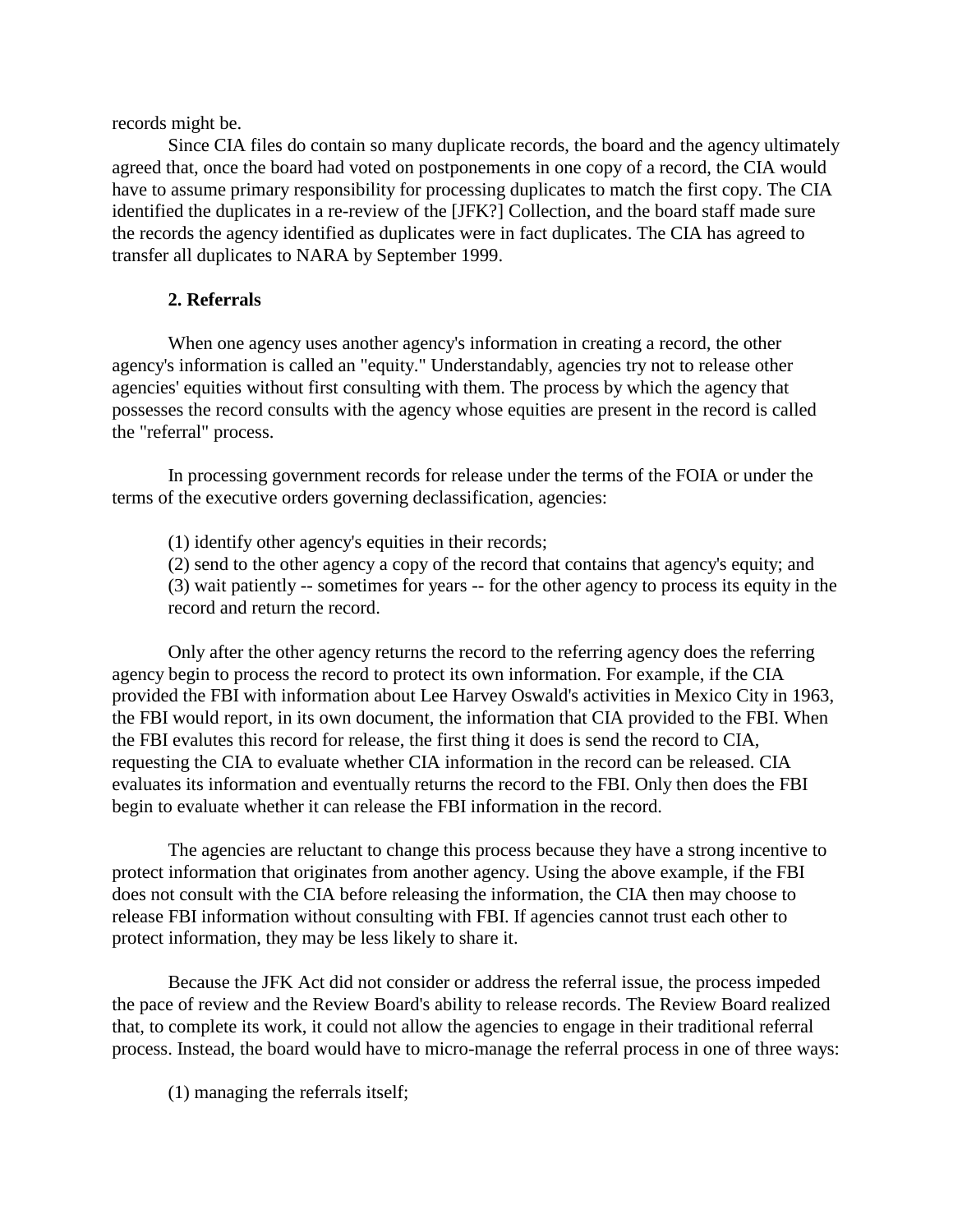(2) sending "dunning letters" to agencies that were delinquent in returning referred documents; or (3) sponsoring joint declassification sessions at the Review Board offices.

*a. Managing Referrals.* When the Review Board controlled the referral process, as it did with the Warren Commission, the House Select Committee on Assassinations, and presidential library records, agencies tended to return referred records much more quickly than if the record came from another agency through traditional channels. Managing the referrals, however, took an enormous amount of staff time and forced the Review Board to spend much of its time managing records rather than reviewing them.

*b. Dunning Letters.* When agencies were delinquent in returning referred documents, the Review Board mailed letters to the agencies simply stating that if the agency did not process and return the record by a specified deadline, the Review Board would automatically vote to release the record. The dunning letters proved to be very effective in convincing agencies to return their referrals.

*c. Review Board Joint Declassification Sessions.* One of the board's most effective tools in dealing with the referral process was the joint declassification session. The Review Board staff invited to these sessions representatives from each agency that had equities in a given group of records. The representatives came to the Review Board's office to review the records. By the end of the one- or two-day session, the referral process was complete.

The Review Board sponsored six joint declassification sessions. An unforeseen advantage of the sessions was that agencies were more likely to agree to release a record when they realized that other agencies had already agreed to do so.

#### **G. Document Processing After Review Board Votes**

The JFK Act stated that agencies must deliver records to NARA within 45 days of a Review Board vote. The 45-day limit proved to be unreasonable and, as such, the agencies rarely, if ever, adhered to the deadline.

After the Review Board voted on an assassination record, the JFK Act required the staff to attach a "final determination form" to the record. For Review Track records, the final determination form identified each postponement, its location within the document, and the substitute language for the postponement. For Fast Track records, the final determination form identified the number of Review Board approved postponements in the document and listed the substitute language options that corresponded to codes noted on the document.

Review Track Archive. Finally, after the Review Board staff completed its final determination forms and attached the forms to the records, they would put the document's electronic identification aid into a database called the "Review Track Archive." The Review Track Archive contains all assassination records on which the Review Board voted.